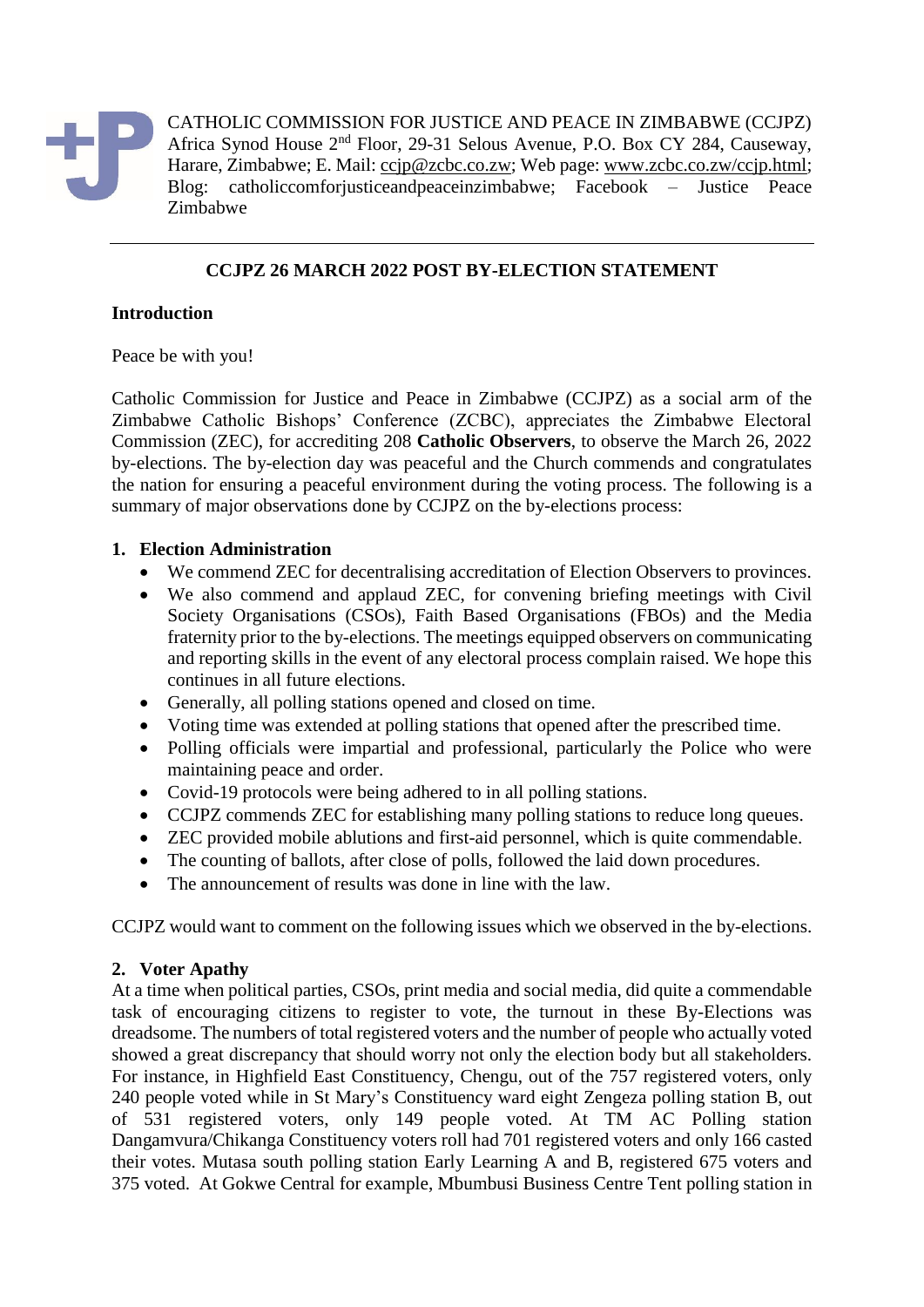ward 19, a total of 400 people were registered voters, however on the polling day only 187 voted translating to 46.8% voter turnout; similarly in the same constituency at Bomba Business Centre Tent polling station ward 15, had 535 registered voters while on the polling day only 260 voted which was 48.5% voters turnout. In ward 4 at Mapfungautsi Primary School a total of 714 were registered voters while 258 people voted, which translated to 36% voters' turnout. All these facts point to the need for ZEC and approved CSOs, to intensify voter education focusing on encouraging citizens to participate in elections. These can make use of the available various means such as social media, radio adverts and radio shows as well as through distribution of pamphlets, posters and fliers and erection of bill boards at public places as a way of disseminating information on the importance of voting.

# **3. CSOs participation in electoral processes**

The Church acknowledges the participation of other Faith Based Organisations (FBOs) and CSOs in the just ended by-elections observation exercise. CSOs played a critical role prior, during and after the by-elections. The crucial roles by CSOs includes conducting voter education, observation of the electoral processes, mobilising citizens to participate in elections and advocacy initiatives to promote credible elections. However, CCJZ encourages CSOs, to increase their visibility at polling stations,

# **4. Evidence of lack of voter education/information**

CCJPZ observations showed that a significant number of voters were turned away either because they wanted to vote in the wrong ward or that they produced inappropriate identity documents. In addition to these, their names were not appearing on the voters' roll. This was common in the Harare Metropolitan because of constituency boundaries' overlaps. For instance in Epworth a total of almost 200 voters were turned away and redirected to check their names in other polling stations. At Mukurumbira primary school in Mufakose polling stations A and B, as at 18:10pm, a total of 280 prospective voters were turned away by the presiding officer citing that their names had been moved due to the delimitation exercise. The presiding officer advised the voters to check their names in other wards. In this regard, CCJPZ, wishes ZEC to have notified and informed the electorate in time to changes caused during the delimitation exercise.

#### **5. Assisted voters**

CCJPZ commends professionalism and impartiality of ZEC officials and police who helped people requesting assistance in voting, particularly persons with disabilities (blind) and the elderly.

#### **6. Credibility and Vote-rigging Claims**

Credibility is the quality of being trustworthy. The credibility of ZEC has been damaged by many claims and issues raised formally and informally. Unfortunately, credibility is a subjective perception rather than an objective reality. There is need for ZEC to confront the deepening crisis of its credibility and claims of its lack of impartiality and capacity and the will to ensure credible, free and fair elections. The unequal coverage of political parties by the state media as acknowledged by ZEC continues to be a serious cause for concern.

# **7. Voters' Roll**

A credible voter's roll is key to a good electoral process. The recent drama surrounding the voters roll does not help us to achieve a credible electoral process. ZEC and all stakeholders have an important role to play for the nation to achieve a credible voters' roll.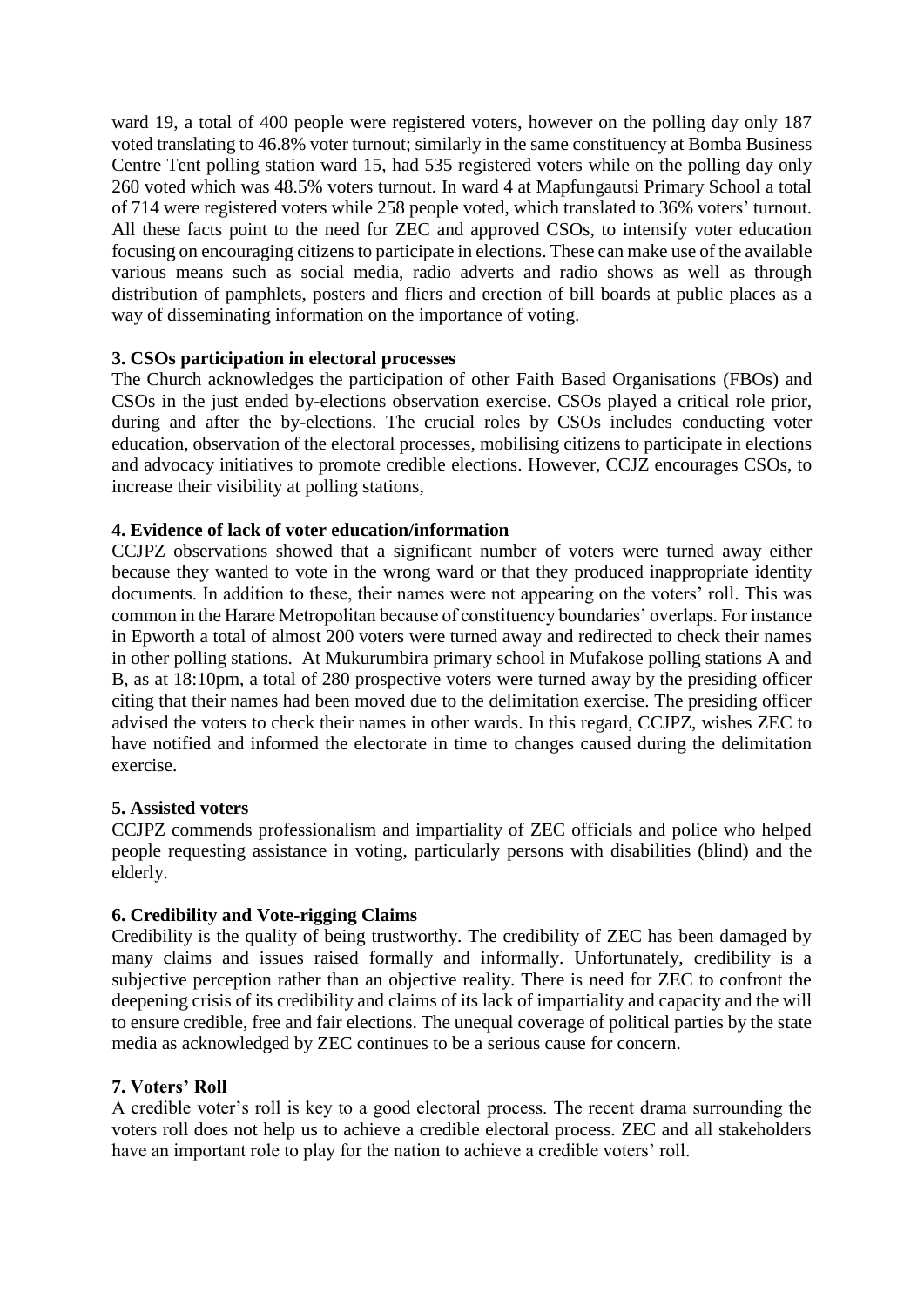# **8. Disinterest in and "disrespect" for elections**

Some voters raised the following questions:

*"If we are told to vote for a certain political party, and if threats are made against independent political choices, why do we continue having elections? Why can't we use resources for elections for other purposes such as investment in water, electricity, roads and other services until we are committed to genuine electoral processes and democracy?"*

*"I am becoming tired of voting…and even if I vote, is anything going to change?* 

#### Others justified their participation as follows:

*"I have voted so that when humanitarian aid comes, the traditional leader will also consider me"*

*"I have voted, not because I like the candidate and his political party, but to register myself for rice, cooking oil, blankets and residential stands promised by one of the contesting candidates"*

*"I have voted to protect my informal market and informal house"*

*"I have voted so that I will show the local political party committee my inked finger to avoid being targeted and insulted after the elections"*

*"I have voted because I was driven by the village head"*

*"I have voted to avoid a second Gukurahundi that will be started if we do not vote for one of the contesting candidates"*

*"I have voted to register to the political party's local committee so that I will be given what others will be given."* In Harare, for example, voters were promised title deeds on informal residential stands and formalization of their informal markets*.*

#### **9. Youth participation**

Youth participation in the just ended by-elections, was very low in most constituencies. The reason for this low turnout among the youth, is something that ZEC, CSOs and FBOs have to research and come up with an answer to this. If however, it is a result of lost hope among the youth, there is need for institutions and all stakeholders, to help the youth by involving them in what affects and pertains to their lives, especially the electoral process.

#### **10. Lighting**

There was poor lighting in some polling stations which had no electricity. A number of these were cited by observers, for instance, in Mkoba 3 polling station B, St Mary's ward 8, Kuwadzana East open space ward 37 and Mukurumbira Primary School in Mufakose. ZEC Officials resorted to the use of candles and mobile phones for lighting. Given the importance of such by-elections, ZEC could have had provided each polling station with both solar and battery powered torches, having known that, counting of the cast ballots begins when it is night time.

#### **11. Recommendations**:

CCJPZ after observing the 26 March 2022, By-Elections, recommends the following;